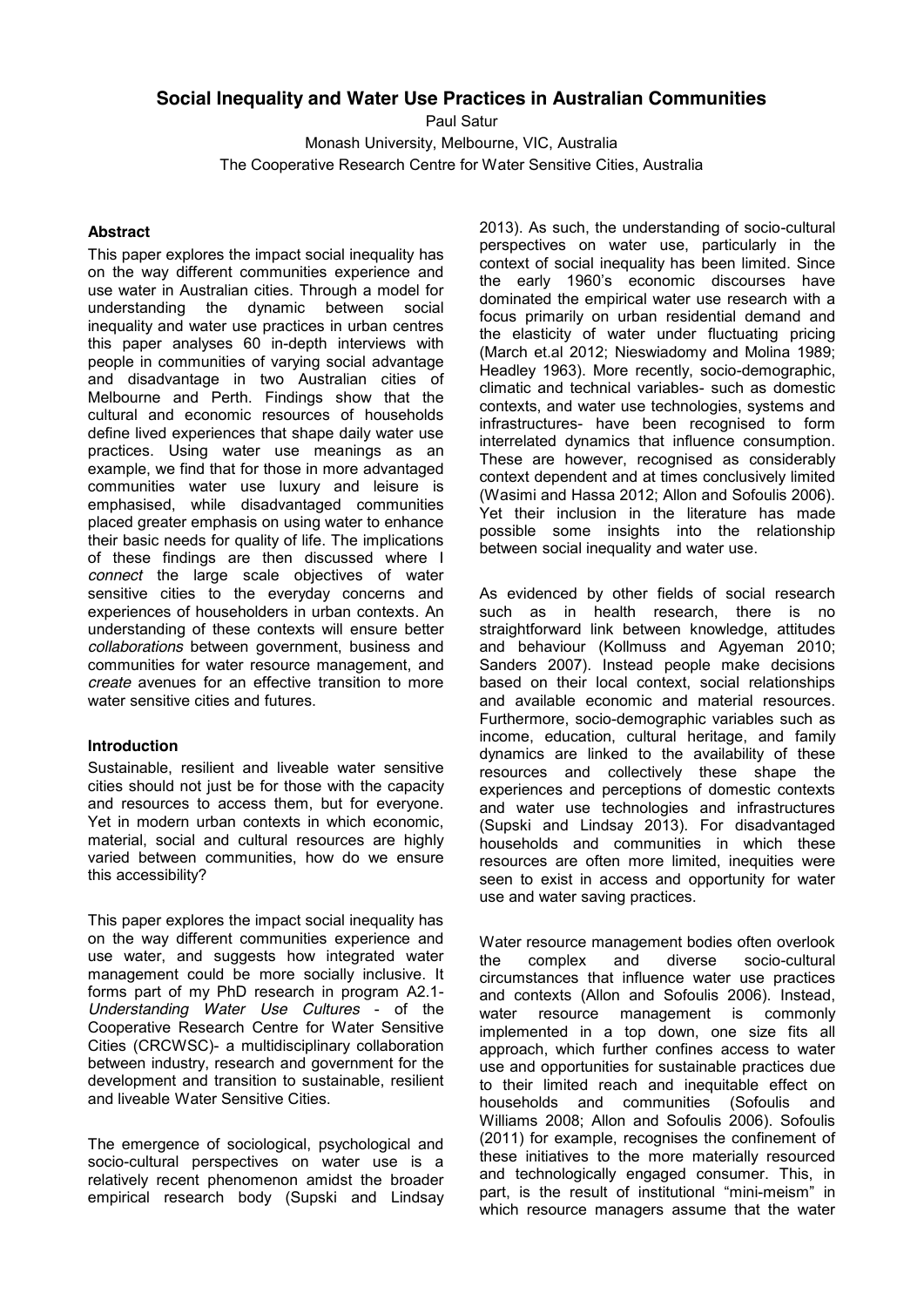literacy, technological insight and education levels of the water user are similar to their own and thus their initiatives are designed accordingly. The lack of understanding by resource managers of the social and cultural diversity of water users limits the effectiveness of these initiatives to engage more broadly as a result. More discrete measures for effective literacy building such as the provision of billing information are often limited to detached dwelling residents and home owners, and the more educated who respond well to quantitative information (Sofoulis 2011, 2005; Ferrara 2008).

Opportunities for fostering water sustainability through building understanding and competence is limited as a result. Where cultural resources such as education, age and geographic context can create foundations for sustainable capacities, there is a need to align these with existing sociotechnical components (technologies and infrastructures). Despite knowledge exchange, the lack of any socio-technical reform in current frameworks results in the loss of sustainable behaviours or their confinement to the environmentally conscious guilty consumer (Willis et.al 2013; Sofoulis 2011; Allon and Sofoulis 2006). Therefore, the transition towards more water sensitive cities will require a more collaborative 'coevolution' of the water user alongside the contexts, systems and technologies in which they are embedded.

## **A Model for Understanding Domestic Water Use Practices**

In the transition to water sensitive cities, mapping and understanding the influences of socio-cultural, material and economic resources on everyday water use, is key to ensuring the effective implementation of emerging institutional and technological innovations (Supski and Lindsay 2013; Allon and Sofoulis 2006). In Figure 1, I propose a model for investigating this dynamic, which reflects the mutually influencing relationship between the resources of individuals and groups, the domestic contexts and technologies they are embedded in, and the systems and infrastructures they experience, which shape the meanings, materials and competencies that comprise their daily water use practices.



*Figure 1: A model for investigating water use practices in Australian cities*

Notably, the work of Shove et.al (2012) is drawn on here, who define Water Use Practices to represent a series of three elements. They recognise things and their uses simply as "Materials", while forms of understanding, know-how and practical knowledge are placed together as "Competencies". "Meanings" are defined as representing the social, cultural and symbolic significance of participation, encompassing things such as "mental activities, emotion and motivational knowledge" (Shove et.al 2012). In doing so they suggest that practices are the interdependent relations between these three elements, Materials, Meanings and Competencies (Shove et.al 2012; Reckwitz 2002).

Figure 1 denotes the spheres of influence necessary for understanding water use in varying socio-cultural contexts. However the model does not explicitly acknowledge the differences that may occur between different socio- economic and sociocultural groups. This study set out to explore the components of this model as it plays out in different social classes to offer insights into social inequality and daily water use in urban communities. Through a similar interrelation of these spheres, inequalities were seen to exist amidst varying social class levels in the accessibility and engagement in water use practices. Accordingly, it is the components (and their interrelations) of this diagram that also offer insights into the relationship of social inequality and daily water use in urban communities.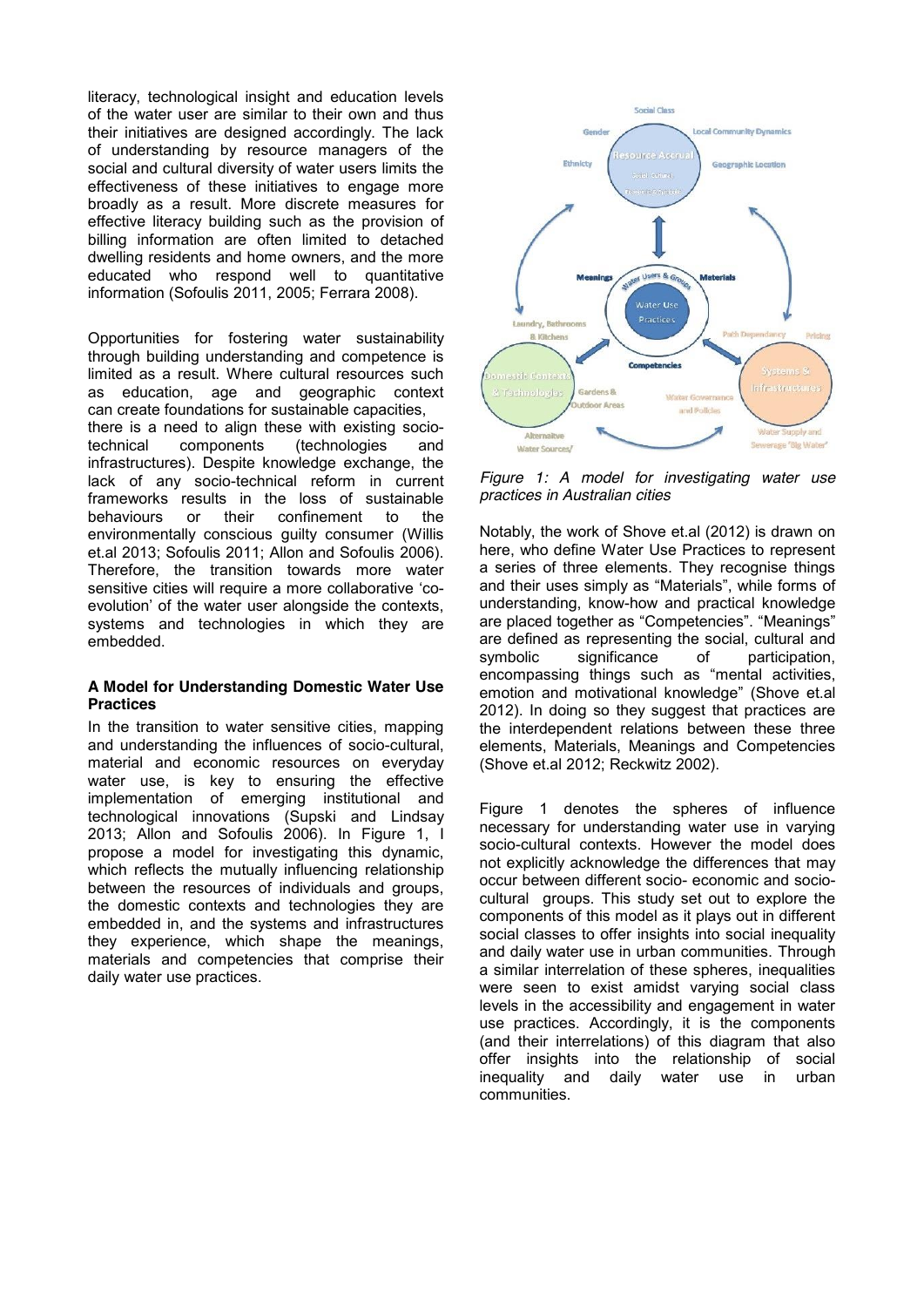#### **Methods: Investigating Social Inequality and Water Use Practices in the Australian Urban Context**

The cities of Greater Melbourne (Victoria, South Eastern Australia) and Greater Perth (Western Australia) were selected for the exploration of the above dynamic. These presented considerably different biophysical and socio-technical characteristics to one another.

The metropolis of greater Perth for example is characterised as an increasingly drying climate. Over the past ten years, ongoing below average rainfall has seen a shift to a drier climatic regime which has led to increasing pressure on the region's water resources, and significant investment in alternative water sources (Collet and Henry 2011). Despite large scale investment in technologies and infrastructures, consumption reduction initiatives at a domestic level have remained comparatively scarce. This, as Porter (2013) suggests, is in part a result of the strong preference of Western Australians for "a wellwatered-garden culture" and economic viability for technological investment in light of the minerals boom on account of Chinese economic growth (Porter 2013). Currently, domestic water restrictions are limited to regional garden watering rosters (BOM 2014).

Comparatively Melbourne is characterised by a cooler, wetter climate with higher annual rainfalls and cooler average temperatures. Most of Melbourne's drinking water comes from pristine Mountain Ash forests in the Yarra Ranges that have been closed to public access for almost 100 years. Additional investment in large scale infrastructures has however been comparatively limited. Melbourne's first Desalination Plant was commissioned as part of a State Government water saving initiative implemented during a recent period of extensive drought (1998- late 2000's) (Porter 2013; Collet and Henry 2011). However good catchment based water availability since this time has meant that desalinated water has not been used (BOM 2013). Concerns over the longterm security of Melbourne's water supplies at this time also led the Victorian Government (2004) to unveil a comprehensive plan with 110 domestic water saving initiatives to secure future water supplies. These included a range of education and incentive programs (eg. Rebates on water tanks and water saving appliances) aimed at curbing user based domestic consumption practices. Additionally in 2005, permanent water saving rules were introduced with penalties for non-compliance (e.g. restrictions on manual watering) (BOM 2013; Collet and Henry 2011). Average rainfall for 2010, 2011 and 2012 however, saw restriction and initiatives eased as water storages in the region returned to above 80% of total capacity by the beginning of the 2012–13 year (BOM 2013). There

are currently no urban water restrictions in place (BOM 2014).

The observed variation to water resource management approaches (which included systems, infrastructures and technologies) and biophysical contexts (which shape domestic settings) between the two metropolises allowed for a broader reflection of social inequality and water use practices in the Australian urban context. Furthermore the ability to gain thematic insights through the comparison of the two contexts, presented the opportunity to more intricately understand the role and nature of social inequality on water uses in Australian metropolises.

For this research Socio Economic Index For Areas (SEIFA) data was used to effectively identify communities and explore the relationship of social inequality on water use practices. Suburbs of low, mid and high social advantage were identified for use through the review of the Index for Social Disadvantage, Index for Advantage and Disadvantage, Index for Education and Occupation and Index for Economic Resource. Communities were selected based on the suburbs with scores consistent across the three indexes to be the case study locations in both Perth and Melbourne (N=6) (ABS 2014).

Low scoring SEIFA areas are characterised by lower incomes, education and rates of employment and included the suburbs of Broadmeadows (Melbourne) and Armadale (Perth). These were among the most disadvantaged communities in their states (ABS 2014). Mid-high socio-economic indexed areas (Moderate social advantage areas) appear closely aligned to the Australian average and are representative of the greater majority of the Australian population residing in urban settings (ABS 2013). These included Coburg in Melbourne and and Ballajura in Perth. While suburbs of Camberwell and Cottesloe were in the top percentiles of social advantage in Melbourne and Perth respectively, characterised by high income, education levels and employment rates. The representation of these suburbs offered a stark comparison of social inequality (comparing the very low to the very high), while presenting a reflection of social advantage and disadvantage in each metropolis.

For the investigation of water use practices, ten indepth interviews were carried out with community members in each suburb (n=60). Additional insights were also sought from water industry practitioners and community stakeholders in exploring the domestic contexts, technologies, systems and Infrastructures that embed water use practices.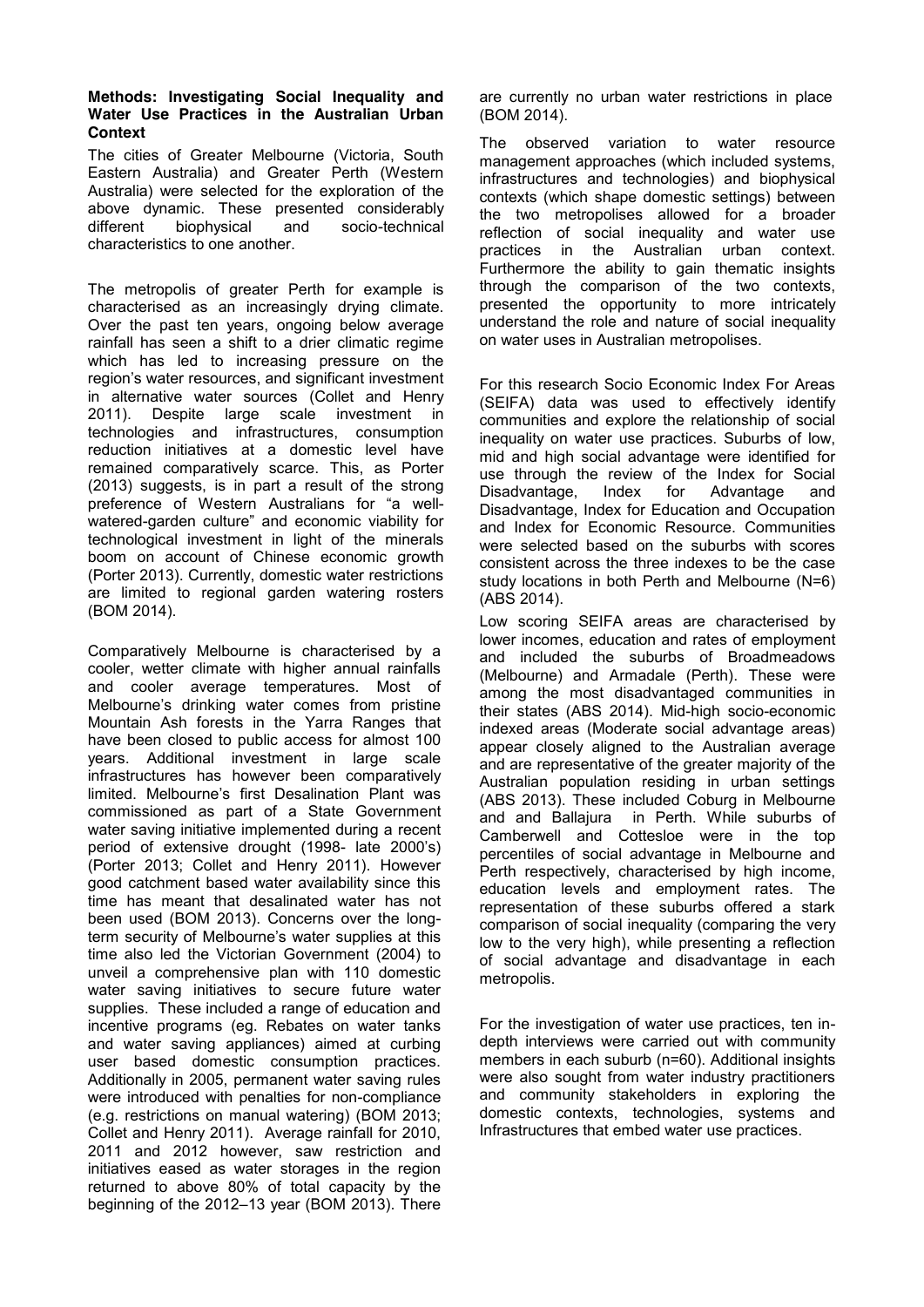#### **Results and Discussion**

#### **Water Use Practices and the Influence of Lived experiences and Context**

Across all case study areas, participants described daily water use practices associated with bathing, dish and clothes washing, toilet and bathroom use, general cleaning and maintenance (outdoor and indoor), car washing and gardening. Yet the forms of material, economic, social and cultural resources that participants possessed, were observed to shape lived experiences and influence the meanings, materials and competencies of their daily water use practices.

Past experiences such as upbringing, and former leisure or employment pursuits, provided people with different forms of know-how and understanding for the techniques and approaches to their daily water use. The influence of parents and other family members for bestowing know-how during upbringing were regularly alluded to. Responses were consistent with the following

*"It's the way we were raised really. In New Zealand in winter, it rains a lot, but it's just the way mum did things. We had what was called a copper. It was a big round thing, and it was filled up with (rain) water, mum brought the water in...It's just me. It's just the way I do things here. I like the feel of the rain water. If I had a bucket big enough I'd bring the water inside and shower in that because it feels so soft" (Cathy, Ballajura, 60).*

*"I used to work with a guy and drill bores when I was living out in (the country). I can do it myself…. I used what they call a percussion drill…you had to have one out there" (David, Armadale, 62)*

*"We had a hobby farm down on the (Coast) and there is no water there so we needed tanks. Big, Big tanks. We have three of them" (Anna, Camberwell, 56)*

Though the lived experiences of immediate household and community contexts were the strongest influence on participant appliance and approach types for water use. As an example the below accounts from Mary and Lou reflect their immediate experiences of their local amenity and how this influences their decisions for the types of water use materials they posses. Mary from the advantaged community of Camberwell explains

*"We really like it here because of all the trees. Gardening is also very important to me… Perhaps it's my inheritance but I couldn't justify using mains water if there were alternate ways of reusing water... During the drought we installed five water tanks in our backyard. We also installed the*

*recycled water unit which processes wastewater to A1 drinking water" (Mary, Camberwell, 57).*

By contrast, Lou describes water use in the disadvantaged suburb of Broadmeadows

*"If you closed your eyes and didn't know where you were in some of these streets you would think you are in a third or second world country… The (tap) water doesn't taste too good. Like every time we drink it we feel like we want to vomit it up… My son and I drink bottled water now" (Lou, Broadmeadows, 38).*

The above experiences reflect the variability in resources between communities with varying social advantage. In Mary's experience the lived amenity- associated with the socially advantaged case study area of Camberwell- is reflective of a context that ensures and reinforces notions of greenery, comfort and leisure. Accordingly Mary's water use meanings are premised around upholding these values, through distribution of financial resources for water efficient products. While the comparative experiences of Lou- in the socially disadvantaged context of Broadmeadowsreflects an amenity limited in basic resources for quality of life such as sufficient housing and water supply. Accordingly, her water use meanings situate around alleviating constraint associated with poor water quality. I move now to discuss the impacts of social inequality on the water use meanings of communities with varying levels of social disadvantage.

#### **Social Inequality and Water Use Meanings**

Access and opportunities to forms of material, social, cultural and economic resources within the communities observed, shaped a daily lived context that was considerably different to one another. For socially advantaged communities- in which resources were in greater abundance and often of a more enriched quality- values for ease and efficiency, appearance and comfort and enjoyment were frequently associated with both household and community based assets including daily liveability, public amenity, and community cohesion. In more socially disadvantaged communities where resources were frequently seen to be more limited or scarce, standards for liveability were far more compromised and values for public amenity and community more limited. Values instead were regularly placed on upholding basic quality of life through ensuring health and wellbeing and financial security.

The meanings placed around daily water uses by participants in these communities where consistent with this dynamic. For those in more advantaged contexts, lived experiences would regularly create and reinforce water's meanings around leisure and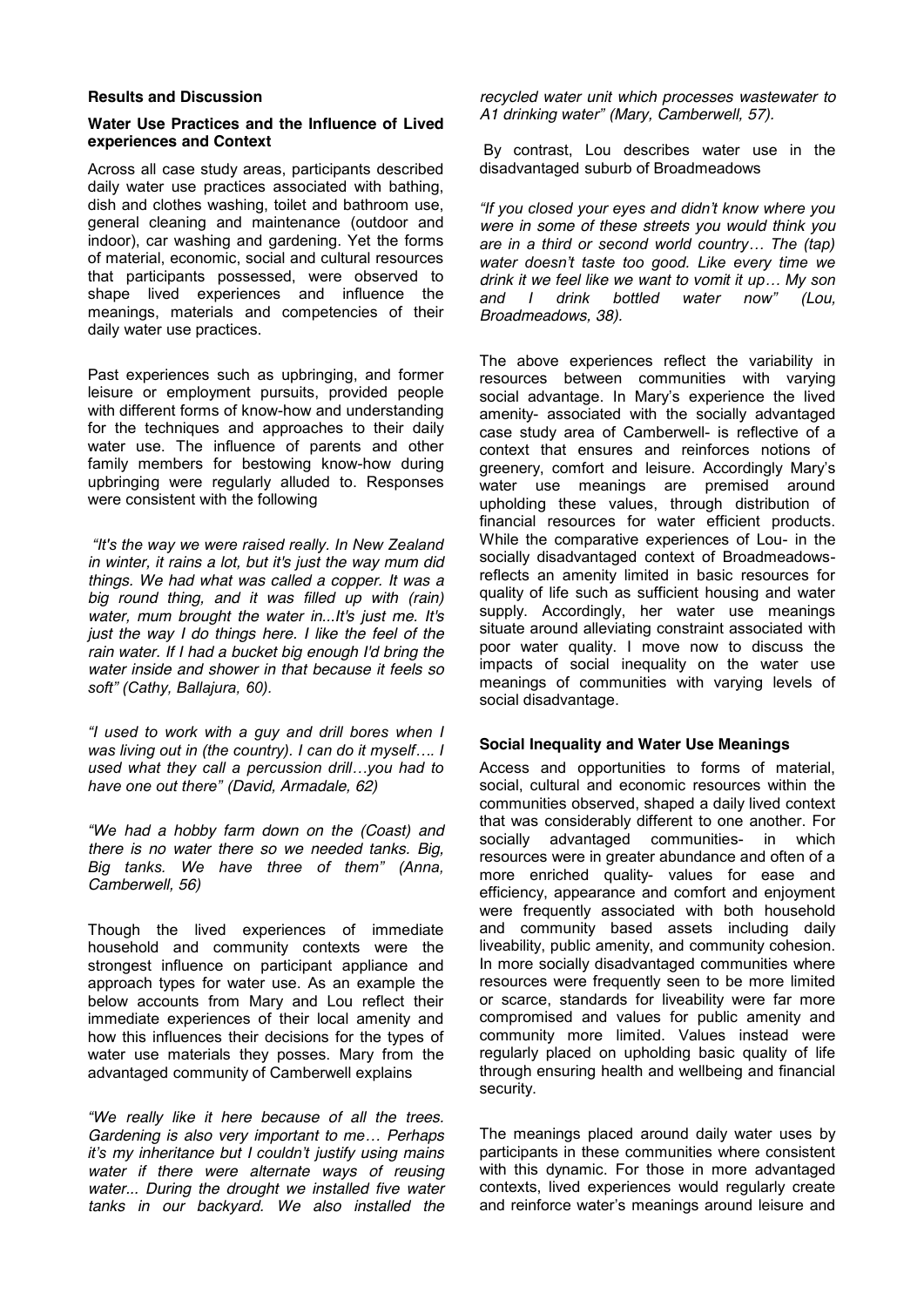luxury, while for households and communities of greater social disadvantage, water use meanings would orient around upholding living standards for<br>life and livelihood. Notably. for moderate livelihood. Notably, for moderate households, a mixing of the two dynamics was observed where values for leisure and luxury were upheld relative to the resources available. The experiences of these communities are outlined below.

## **Socialy Advantaged Communities and Households: Water for leisure and luxury**

The Cottesloe and Camberwell case studies reflected an abundance and accessible diversity of material, economic, social and cultural resources. These contextualized water use meanings around three core values, namely water uses for leisure and luxury, upholding social and cultural standards and preferences, and ensuring the ease and efficiency of daily life.

The values of leisure and luxury were the most frequently emphasised, and were reflected through material uses for means of personal and social enjoyment, comfort and the creation of pleasant surroundings. As the below accounts from Samuel suggest, water uses for pools, gardening and luxury based showering were consistently prioritised

*"I do quite like a shower... Definitely a habit for me. There's no particular reasons…and we have the indoor garden. So plant watering indoors…When we moved in, I thought, "Oh, we've got a pool. That would be great, all the kids would come over to our house. Our kids will have lots of friends, then again, everyone has got a pool…When it's clean and on the right day, it's got some visual appeal…." (Samuel, Cottesloe, 53)*

These were also aligned to socio-cultural values for appearances and taste, which included perceived standards for public cleanliness and presentation. Water use meanings were regularly placed on the upholding of these values, both in terms of personal appearance (through showering, grooming and clothes washing) and values for the cleanliness or pleasantry of personal spaces and assets, particularly where publicly observable. The remarks below from Sean and Helen highlight the common perception of these community standards;

*"Well I'll have a shower most mornings, like most people, you can't start the day (at work) without having a shower really. It's just one of those things of taking care of yourself and showing pride within yourself I guess. (Sean, Camberwell, 32)*

*"Yeah, we've noticed that (everybody has nice gardens). I notice sometimes that the houses with the bigger lawns– because we have very big verges here in Cottesloe- their verges are all green as well (like ours)…I do notice that they're green. The neighbours in our street water theirs every day so we do too… keeping it nice and tidy is something we value" (Helen. Cottesloe, 60)*

As reflected above, values for water saving for sustainability or environmental protection were expressed by some participants. These were most commonly observed to come from lived experiences of water scarcity, and environmental degradation through employment, travel and upbringing, which offered an enriched salience, literacy and thus capacity for water sustainable approaches. However, these were infrequently upheld, observed predominantly through competencies for basic forms of consumption reduction

*"I don't think we do much water saving in the house practically… Apart from turning your tap off when brushing your teeth, and yelling at the kids when they're in the shower taking too long…The interesting thing is that we haven't done any watersaving stuff like putting tanks, or grey water diversion or anything like that and we could probably afford it if we wanted to" (Jennifer, 55, Camberwell).*

Resources in these instances were allocated only where the values of the particpant for leisure and luxury, ease and efficiency and appearance and taste were met. Where materials and competencies such as water efficient appliances and knowledge of restriction regulations were seen to compromise these values, they were not upheld.

*"Most of the water that comes out of our showers could quite easily go into the lawn. It's nothing. I would be the first one to have full black water recycling to taps… Then lawns become more sustainable… The only reluctance is the cost in setting up a system. I wouldn't really spend three grand to do it now…I'd rather go on holiday" (Samuel, Cottesloe, 53)*

Limitations on material uses however were rarely observed, as the accessibility of resources placed little constraint on the upholding of the above values and standards.

#### **Socially Disadvantage Communities and Households: Water for life and livelihood**

The socially disadvantaged case study communities of Armadale and Broadmeadows reflected a lived context largely restricted in forms of social, cultural, economic and material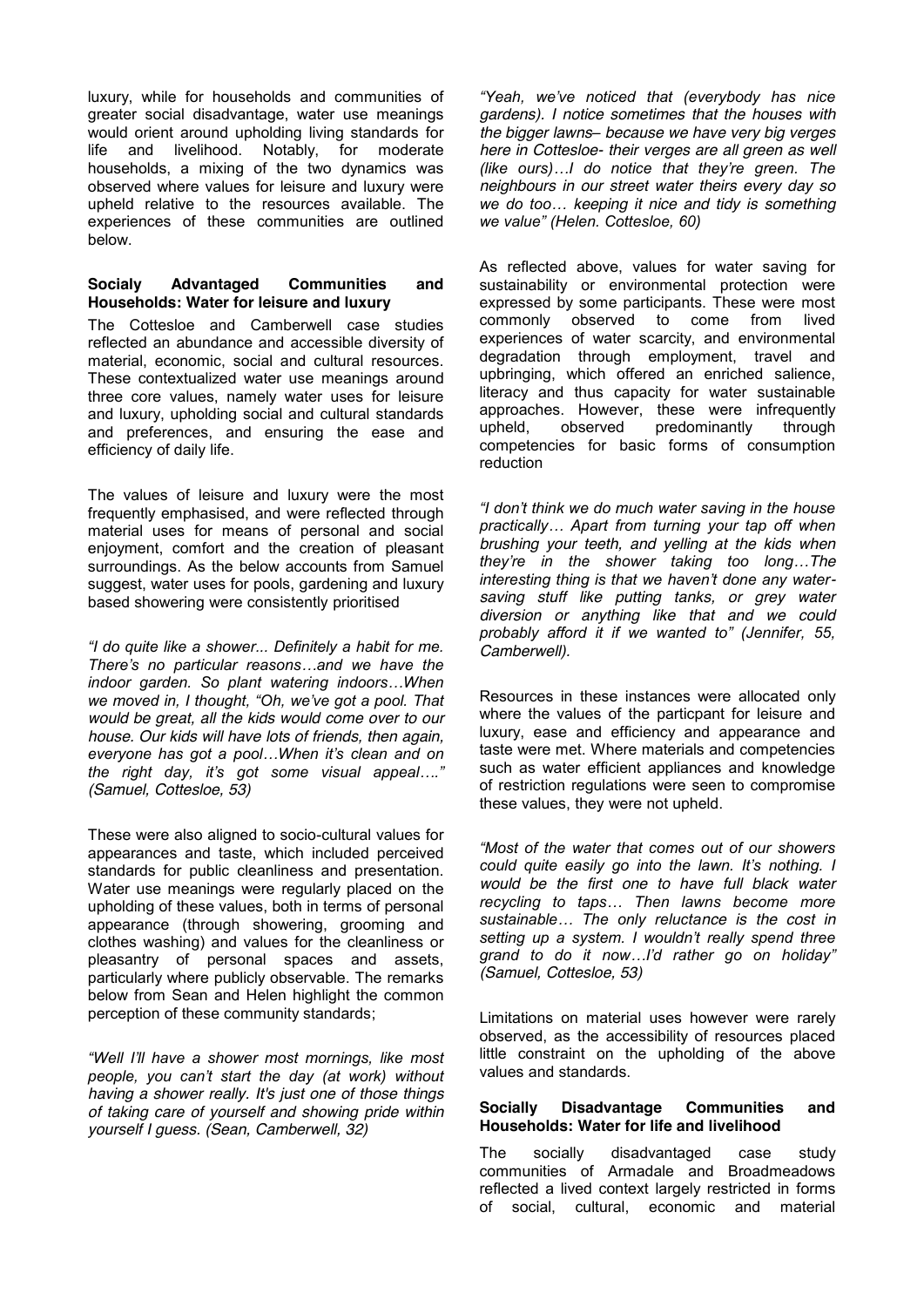resources. Though some variability amongst participants was observed, a general lack of resources placed limitations and encouraged a focus on more core or foundational opportunities for quality of life such as health and welfare, and financial and material security. Water use meanings, were prioritised around upholding these values, and compared to more advantaged communities, leisure and luxury based uses were rarely emphasised

*"Obviously just the same as anyone else. Dishes, washing clothes, bathroom, showering… I've got one garden bed in out the back there" (Tim, 56, Broadmeadows).*

The types of appliances and approaches, and the frequency and extent of their use were instead justified around reducing price impacts and meeting basic health needs, to uphold ease and efficiency for daily life and livelihood

*"As I said before, mainly cost. Now they've (New appliances) got the energy stars on them. I take a bit of notice of that… But basically a top loader is all I've ever known. I'm not getting any younger and I've got a back problem, so bending all the time to put the stuff in and out would have been an issue" (Anthony, 58, Armadale)*

Water sustainability and social appearance and cleanliness were expressed at times. However, these were confined only to uses that would not compromise financial security or ensure health and wellbeing. Some showering procedures and basic gardening practices were reflective of this experience, as Selma and Geoffrey reflect

*"I do get a few aches and pains, so sitting in the hot shower is really (nice), yeah, and it's 5 minutes out of here. I don't have to listen to (my son), "Mum, I want food. I want this" it's 5 minutes out. I've never really thought of it as a luxury, but I guess that's probably quite true" (Selma, 42, Armadale)*

*"I had a lawn out the front here when I came. I don't want to spend the time and money trying to mow and water. So I dug it all out and replaced it with shrubs and roses. Every couple of years I get a load of mulch and mulch it over. So I don't have to be bending down to weed it, and also, I don't have to water it so much" (Geoffrey, 60, Broadmeadows).*

Where the above values were compromised however, water uses for leisure and luxury, social distinction and water sustainability were not upheld

"I don't any more. I used to. I used to like to (do gardening). Yeah, with a hose. I just don't want my water bill (to increase), to me they are going to die anyway, the grass. Because it's so hot, so why waste water and get it green" (Carol, Armadale, 38).

Instead, resources were often distributed and prioritised in ways to best meet the demands of the above described water use meanings for improving quality of life.

## **Suburbs of Moderate Social Advantage: Water for leisure and luxury relative to resource limitations**

Communities and households of moderate social advantage, such as those commonly observed in the Coburg and Ballajura case studies presented water use meanings that were similar to both the experiences in socially advantaged, and socially disadvantaged communities described above. Water use meanings were premised on notions of leisure and luxury, however economic, material, social and cultural resources were more limited and thus leisure and luxury were constrained. Meanings in this sense, often reflected a mix of values for ensuring leisure and luxury- similar to socially advantaged communities- while upholding financial security, health and wellbeing- similar to socially disadvantaged communities. Responses that reflected this dynamic included the following

*"Yes. We use water mainly for showers. My partner has about 3 a day. Bathing her (young child) now, we use it for our dishwasher, always put it on the eco cycle though and try and use it wisely. Probably, now, we've got a lot more washing so I use the washing machine, probably, once every 2 days. We use it for the pool, that's another factor in summer…good to keep the bills down and that sort of thing though really" (Martha, Ballajura, 30)*

*"Ever since I got this fantastic gardener, who's just made it look like the Garden of Eden, when I do see it, it makes me happy that it's there. It's good ... I'm happy to see it all neat and tidy…I think though I'm more aware of wastage. Before, maybe I just didn't care. My sprinklers used to be on twice a week for 20 minutes, but now I only have them on for 8 minutes out the back because no one sees the back. Similarly, buckets of waters that I used to throw away I now put in the garden…It's better for the environment, and secondly the price" (Christine, 35, Ballajura).* 

In comparison to the other case studies, Coburg and Ballajura reflected a mid-point in the social advantage/disadvantage spectrum for Australian cities. There was a diversity in the water use meanings prioritised by households of differing levels of advantage and disadvantage. The dishwashing choices of Marty and Janet in the Coburg community reflected this difference. Where households where at a greater level of social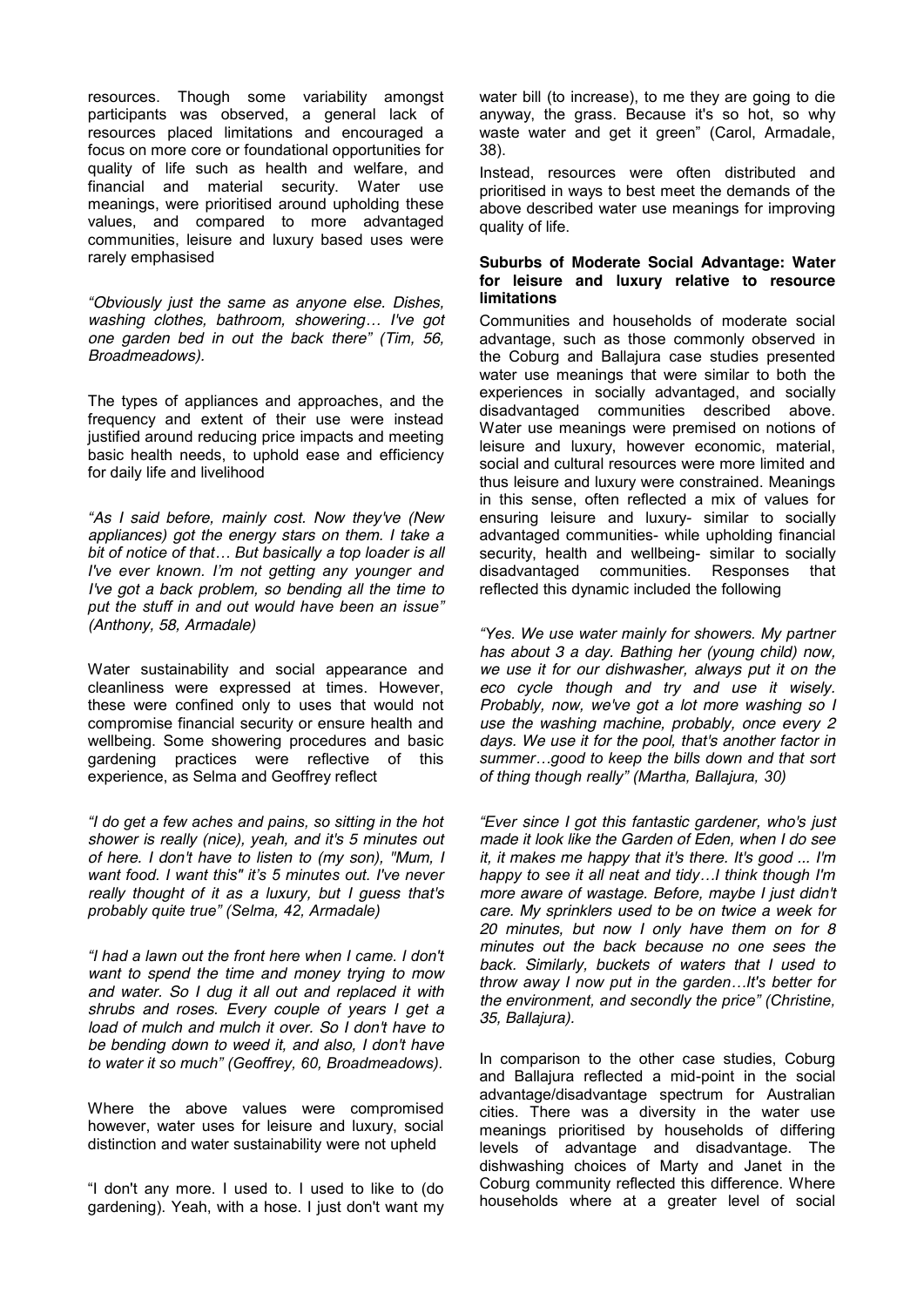advantage, meanings where more frequently prioritized around leisure and luxury. As Marty explains,

*"I grew up always having to do the dishes, so as we built this house, the first thing I said, "We're having a recess for a dishwasher, because I'm never washing a dish ever again… it goes on maybe once a fortnight, the wife hates putting dirty dishes into the dishwasher… my wife's like, "No, that's not hygienic, the dishwasher will smell because it's not going on every night." In that respect I do understand, so yes, we waste a lot more water because we rinse a lot of the plates, or anything, before they go in there…" (Marty, Coburg, 43)*

However where resources where more limited, and thus households more disadvantaged, health and financial wellbeing was prioritised over luxury

*"I don't own a dishwasher. I'd love one. My husband says "You're not having one because that's my whole income until the next year…I'll hand wash dishes, sometimes two, three times a day. My husband, he hates dishes. He said to me, "I go to work every day. I don't care how sick you are you can wash the dishes." He said, "I don't care if you have to sit on a step or a chair you'll wash the dishes…" (Janet Coburg, 66).*

## **Conclusion: Implications for Water Sensitive Cities**

In considering the experiences of these six case study communities, a relationship between social inequality and water use meanings can be observed where, as the abundances and quality of material, social, cultural and economic resources rise for households and communities in Australian cities, their lived contexts and experiences influence a shift in priorities for water use. This is because the greater availability and accessibility of resources places less of an onus on the requirement for water uses to ensure more immediate foundational life elements (such as health and financial wellbeing). This then allows uses for enjoyment and lifestyle enrichment (such as leisure, luxury, efficiency and social distinction) to be pursued. These findings offer points for consideration for achieving the CRCWSC vision of "Liveable, Resilient and Sustainable Water Sensitive Cities" which encompass requirements for community input in the "Co-management of water resources" (CRC 2014).

Each of the above case studies reflected contexts considerably varied as a result of the economic, material, social and cultural resources that shaped them. The lived contexts, experiences and resulting water uses of participants in these communities demonstrated that standards, expectations and understandings of the above mentioned water sensitive values for "Liveabilty, Resilience and

Sustainability" were considerably varied between the three groups. For socially disadvantaged groups, water use values for liveability were attributed to more foundational quality of life meanings such as health and welfare. While for communities and households of greater social advantage liveability encompassed notions of pleasant surroundings (through greenery, leisure and luxury), ease and efficiency. Similarly ideals of resilience differed between communities, where for the disadvantaged this included the mitigation of heat and financial impacts, while for socially advantaged communities resilience was more socially aligned through meeting community standards for taste and appearance. Thirdly, values and understandings for sustainability, while observed across all communities where expressed considerably differently (if at all) relative to the water use priorities of the community and their resources available. Immediate approaches in transitioning to more water sensitive cities will as a result need to be sensitive to this diversity as to ensure the co-evolution of communities with new technologies, systems and infrastructures can be achieved in diverse communities.

Finally, implicit in these values are a community capacity and willingness for engagement. In the experiences of this study, communities in which these capacities were observed, reflected a water use culture premised on values for leisure and luxury through water use materials and competencies for enjoyment, comfort, ease and efficiency. As social advantage levels were seen to improve- arguably through improved resources for "Liveability" and "Resilience"- these values were reflected more prominently across communities as a broader water use culture in Australian urban centers. Yet despite the capacities of these communities, levels of engagement (or investment) in sustainable water use were limited where these values where compromised. With the continued investment in public resources and infrastructures to build community cohesion, liveability and opportunity in disadvantaged communities, future technologies, systems and infrastructures for water sensitive cities may then need to take into account leisure and luxury water use values as a cultural phenomena to drive effective community investment and engagement, for the vision of "comanaged" Water Sensitive Cities to be achieved.

# **References**

(ABS 2014) The Australian Bureau of Statistics (2014). Socio-economic indexes for areas. Retrieved from: [http://www.abs.gov.au/websitedbs/censushome.nsf/](http://www.abs.gov.au/websitedbs/censushome.nsf/home/seifa) [home/seifa.](http://www.abs.gov.au/websitedbs/censushome.nsf/home/seifa) Date accessed: 14/10/2014, last updated: 23/10/2013.

(ABS 2013) The Australian Bureau of Statistics (2013). Your Capital City. Retrieved from: